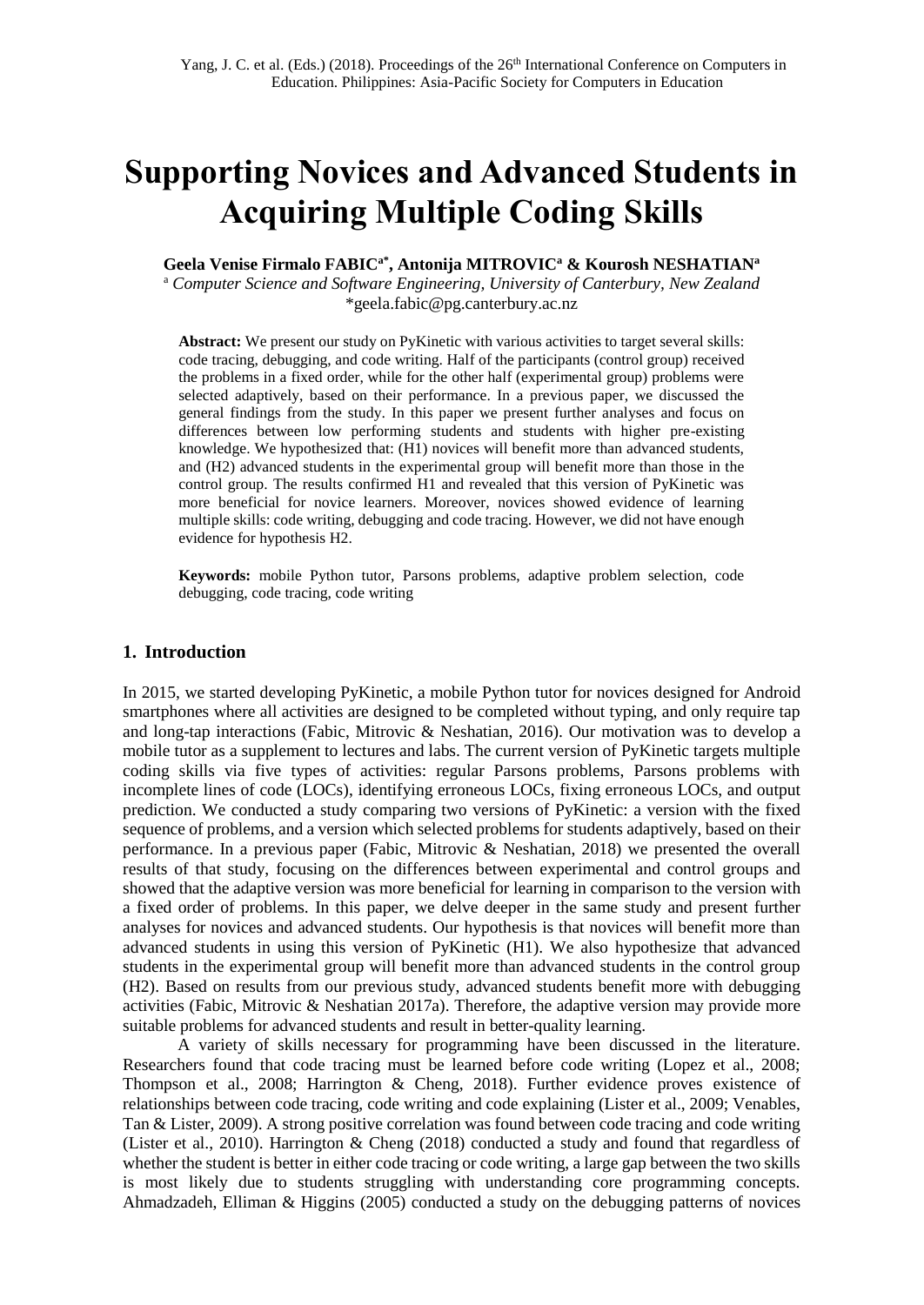and found that most learners competent in debugging were advanced programmers (66%). However, only 39% of advanced programmers were also competent in debugging. These findings provide indications that debugging and tracing someone else's program requires a higher order of skill than code writing.

Parsons problems are exercises that aid learners in recognizing the sequential and nonsequential aspects of programming. These problems were originally developed as a fun way to learn Turbo Pascal (Parsons & Haden, 2006) to improve syntactic skills. These problems are suitable for novices as they contain syntactically correct code that only needs to be arranged in the right order. There are variations of Parsons problems implemented such as Parsons problems with distractors (extra LOCs) (Fabic, Mitrovic & Neshatian 2016; Kumar, 2018), and Parsons problems with incomplete LOCs (Fabic, Mitrovic & Neshatian 2017a; Ihantola, Helminen & Karavirta, 2013). More variants are considered by Denny et al. (2008) and (Cheng & Harrington, 2017). To the best of our knowledge, most work in Parsons problems contains fragments of code containing multiple lines for each fragment. However, in our work, all versions of PyKinetic containing Parsons problems all had code fragments containing exactly one line per fragment, which requires more effort (moves) for a problem to be solved. Similarly, Kumar (2018) also implemented Parsons problems with fragments containing single LOCs.

Self-explanation (SE) is a learning activity which promotes deeper learning, by producing inference rules and justifications which are not directly presented by the material (Chi et al., 1989). SE prompts were first introduced as open-ended questions which encourage learners to think without any set limitations. Over the years, SE activities have been proven useful in various domains such as geometry (Aleven, Koedinger & Cross, 1999), probability (Atkinson, Renkl & Merrill, 2003; Berthold, Eysink & Renkl, 2009), data normalization (Mitrovic, 2005), database modelling (Weerasinghe & Mitrovic, 2006), electrical circuits (Johnson & Mayer, 2010), and chemistry (McLaren et al., 2016). There were several studies comparing different forms of self-explanation (Wylie & Chi, 2014). In PyKinetic, we have used *menu-based SE prompts*, which provide choices from a menu, instead of traditional open-ended questions proven to be effective in our previous study (Fabic, Mitrovic & Neshatian, 2017a; 2017b).

# **2. Types of Problems in PyKinetic**

A PyKinetic problem contains a description, a code snippet, and one or more activities. Activities can be Parsons problems, completing missing elements in LOCs, output prediction, identifying incorrect LOCs and fixing them. We defined seven types of problems (see Table 1, second column). Problem types 1–4 consist of a single activity each, whereas other types (5–7) are combinations of two or more activities. The problem types are ordered by the complexity and the number of coding skills involved. The code provided for problems with debugging activities contain 1–3 incorrect LOCs, whereas other problem types contain error-free code. PyKinetic covers six Python topics: string manipulation, conditional statements, while loops, for loops, lists, and tuples.

The simplest problem type (**Level 1**) is a regular Parsons problem (*Reg\_Pars*) which only requires LOCs to be rearranged by dragging and dropping. Correct indentations are provided for all LOCs as scaffolding. For each Reg\_Pars, there is one predefined hint. Subsequent incorrect attempts result in alternating simple feedback and a predefined hint. When the learner successfully reorders the LOCs in the correct order, PyKinetic provides positive feedback.

On **Level 2** (*Out*), the student is given one or more test cases, and needs to predict the output of the given code. For each Out activity, there are three incorrect and one correct choice. One predefined hint is provided if the learner selects an incorrect choice. After an incorrect attempt, a choice cannot be made without first closing the output prediction dialog box to encourage learners to review the code.

**Level 3** problems consist of a single debugging activity (*Dbg*), requiring the student to identify *n* erroneous LOCs, where *n* is given. In Dbg activities, the learner is given the problem description and some test cases with the actual output the code produces. If the solution is correct, the student receives positive feedback. When the solution is incorrect, feedback is firstly given if the student selects too many or too few incorrect LOCs. If the learner selects exactly *n* lines, but the selections are all incorrect, this would result in alternating simple feedback and a predefined hint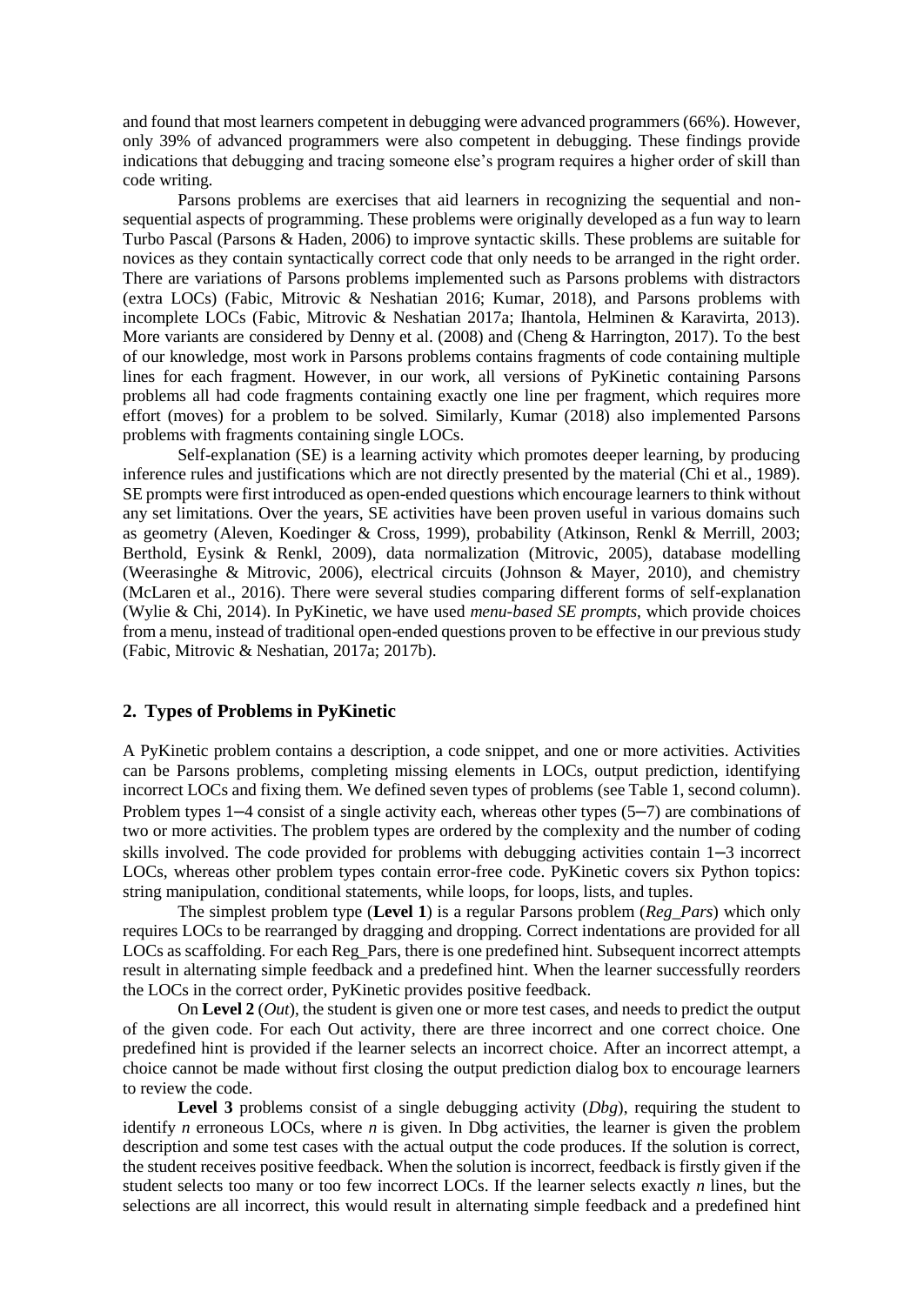like given in Reg\_Pars (Level 1). Also, like Reg\_Pars, there is only one predefined hint given for each Dbg activity. Moreover, the learner is notified when their solution was partially correct.

**Level 4** contains Parsons problems with incomplete LOCs and SE prompts (*Pars\_Inc*). Initially, the student is given the description of the problem and the expected output. Each Pars Inc problem contains up to three incomplete lines. An incomplete LOC contains a blank line, which may require one or more keywords. The length of the blank line is indicative of keywords needed. To complete a LOC, an answer is chosen by tapping between provided options instead of typing like work of Ihantola, Helminen, & Karavirta, (2013). When the learner selects the correct option, the learner next gets the SE prompt, which is associated to the line just completed. The learner is only allowed to attempt the SE question once to avoid guessing and is not allowed to avoid it.

**Level 5** problem is a combination of debugging and output prediction (*Dbg* –*> Out*). *Dbg* – **>** *Fix* (**Level 6**) is a combination of debugging and fixing activities. Lastly, the most complex problem type is *Dbg –> Out –> Fix* (**Level 7**), which is a combination of three activities: identifying erroneous LOCs, predicting the output for the same erroneous code, and fixing the identified errors.

# **3. Experimental Design and Adaptive Problem Selection**

We recruited 30 participants from an introductory programming course at the University of Canterbury. The participants learnt all Python topics covered in PyKinetic before the study. The study was approved by the Human Ethics committee of the University of Canterbury. The participants were randomly assigned into control or experimental group. The session length was two hours. The participants were first given a brief introduction and their consent was obtained, followed by a pre-test on computers (18 minutes). Next, a briefing paper was given for PyKinetic, together with an Android phone with the app installed. For the experimental group, we entered the pre-test scores into PyKinetic, so that the adaptive strategy could select the first problem based on each learners' pre-test score. Both groups had 14 problems to solve. A learner must complete a problem to proceed to the next one. Participants interacted with PyKinetic for an hour, then a post-test was given, with the same constraints as the pre-test. There were two tests of similar complexity that were alternatively used as the pre-test for half of the participants. Both tests had six questions of the same types as in PyKinetic. However, instead of having two variants Parsons problems, there was only one Parsons problem with three extra LOCs (distractors) completed by drag and drop. Moreover, a code writing question was included which required the learners to type their code without being able to run it. Other questions were answered by multiple choice and drop-down list boxes. Each question was worth 1 mark for each problem it required, apart from the Parsons problem with distractors (2 marks), and the code writing question (5 marks).

The control group received problems in the fixed order, as shown in Table 1. The problems given to the experimental group were selected adaptively based on each student's performance. In steps 1–7, the participants could receive a regular Parsons problem (Reg\_Pars), output prediction problem (Out) or be asked to identify erroneous LOCs (Dbg). Steps 8–14 were composed of more difficult problems (levels 4–7). The 14 problems that were given to the control group correspond to 42 problems for the experimental group, to provide three difficulty levels. For example, problem 1 was a Reg. Pars for the control group; for the experimental group, the same problem was given either as a Reg\_Pars, Out or Dbg. For steps 2–14, the adaptive strategy selected the problem type based on the student's score on the previous problem.

For the experimental group, the first problem was selected based on the participant's pretest score. If the participant scored below 50%, a Reg\_Pars was given. Participants who achieved at least 50% but less than 75% were given an Out (level 2) problem; however, a Dbg (level 3) problem was given if the learner performed well on Out or performed similarly compared to Dbg. For participants who scored more than 75%, a Dbg problem was given.

After the first problem, the adaptive strategy used the performance on the previous step to select the next problem. If the score is less than 50%, a problem of difficulty level 1 is selected. A difficulty level 2 problem is selected for scores more than 50% but less than 75%, and a difficulty level 3 if the score is at least 75%. PyKinetic calculates the score for each activity in a problem separately, and the problem score is the average of the activities scores. The score for an activity depends on the time taken (*TimeScore*) and the number of attempts (*AttemptScore*). The ideal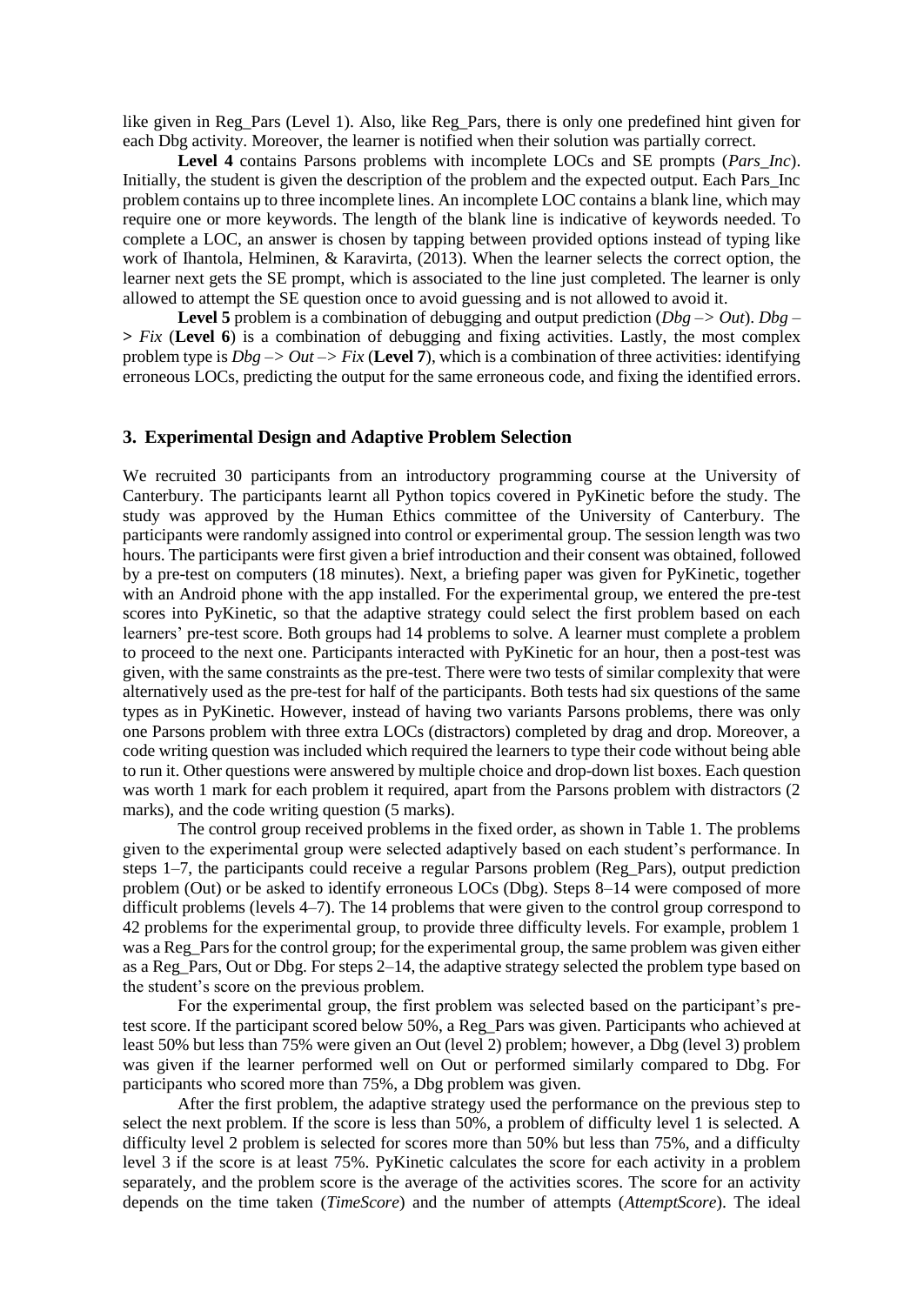number of attempts for an activity is the minimum number of submissions needed to complete. *TimeScore* is the quotient of ideal time and the actual time the student took. *AttemptScore* is calculated as the quotient of the ideal and the actual number of submissions the student made. Both scores are then combined to compute the score for the activity: ActivityScore =  $(0.5 * TimeScore +$ 0.5 \* *AttemptScore*) – *Penalty*. Furthermore, a penalty is applied if the time per attempt is less than 10 seconds (0.17 min – *AttemptTime*). The penalty is calculated based on the time taken per attempt (*AttemptTime*) and on 10 seconds threshold. The shorter the *AttemptTime*, the bigger the penalty.

#### Table 1

| Step                 | Fixed (Control)                                           | Adaptive (Experimental)                                                                |
|----------------------|-----------------------------------------------------------|----------------------------------------------------------------------------------------|
| -1<br>$\overline{2}$ | Regular Parsons problem (Reg_Pars)                        |                                                                                        |
| 3<br>$\overline{4}$  | Output prediction (Out)                                   | Difficulty level 1: Reg_Pars<br>Difficulty level 2: Out                                |
| $5\overline{)}$<br>6 | Identifying erroneous Lines of Code (Dbg)                 | Difficulty level 3: Dbg                                                                |
| $\overline{7}$       | Parsons Problem with incomplete                           |                                                                                        |
| 8                    | Lines of Code and Menu-based SE<br>(Pars_Inc)             | Difficulty level 1: Pars_Inc                                                           |
| 9<br>10              | $Dbg \rightarrow Out$                                     | Difficulty level 2: $Dbg \rightarrow Out$<br>Difficulty level 3: $Dbg \rightarrow Fix$ |
| -11<br>12            | $Dbg \rightarrow Fixing$ erroneous Lines of Code<br>(Fix) | Difficulty level 1: Pars_Inc<br>Difficulty level 2: $Dbg \rightarrow Out$              |
| 13<br>14             | $Dbg \rightarrow Out \rightarrow Fix$                     | Difficulty level 3: $Dbg \rightarrow Out \rightarrow Fix$                              |

*Problems for each step: Fixed (Control group) vs. Adaptive (Experimental group)*

#### **4. Findings and Conclusions**

We eliminated one outlier from the control group and present the results for the remaining 29 participants (15 in experimental and 14 in control). Due to the fixed session length, only 12 participants (41%) finished all 14 problems (6 from each group). On average, the participants completed 89% of the problems (12.52,  $s = 1.6$ ). We divided the participants based on the pre-test scores: the participants who scored less than the median (72.92%) were labelled as novices, while the rest were considered as advanced participants. Due to random allocation of participants, we discovered that numbers of novices vs. advanced students were unbalanced in both groups. There were 15 novices (ten from experimental and five from control), and 14 advanced students (five from experimental and nine from control). Table 2 reports the results of pre/post-test scores of novices and advanced students.

Using the Wilcoxon Signed Ranks test, we found that the novices improved their scores significantly from the pre- to the post-test ( $W = 102$ ,  $p = .017$ , Cohen's  $d = 1.14$ ). Furthermore, their improvement on the code writing question was also significant ( $W = 75$ ,  $p = .039$ , Cohen's  $d = .87$ ). There were no significant improvements between the pre- to post-test scores for the advanced students. We also compared the scores of novices and advanced students. We expected to see significant differences for most of their pre- and post-test scores, due to the disparity between their abilities. The scores for identifying and fixing errors were significantly different only on the pre-test  $(U = 58.5, p = .023)$ , but not on the post-test. Similarly, the output prediction scores on the pre-test were significantly different (U = 60,  $p = .029$ ) but there was no difference on the post-test, showing benefits on the learning of novices. Even though novices improved significantly on their code writing scores, there was still a significant difference between their post-test scores when compared with advanced students ( $U = 59.5$ ,  $p = .026$ ). We used the Wilcoxon Signed Ranks test to identify whether there were significant improvements for the subgroups. Only novices in the control group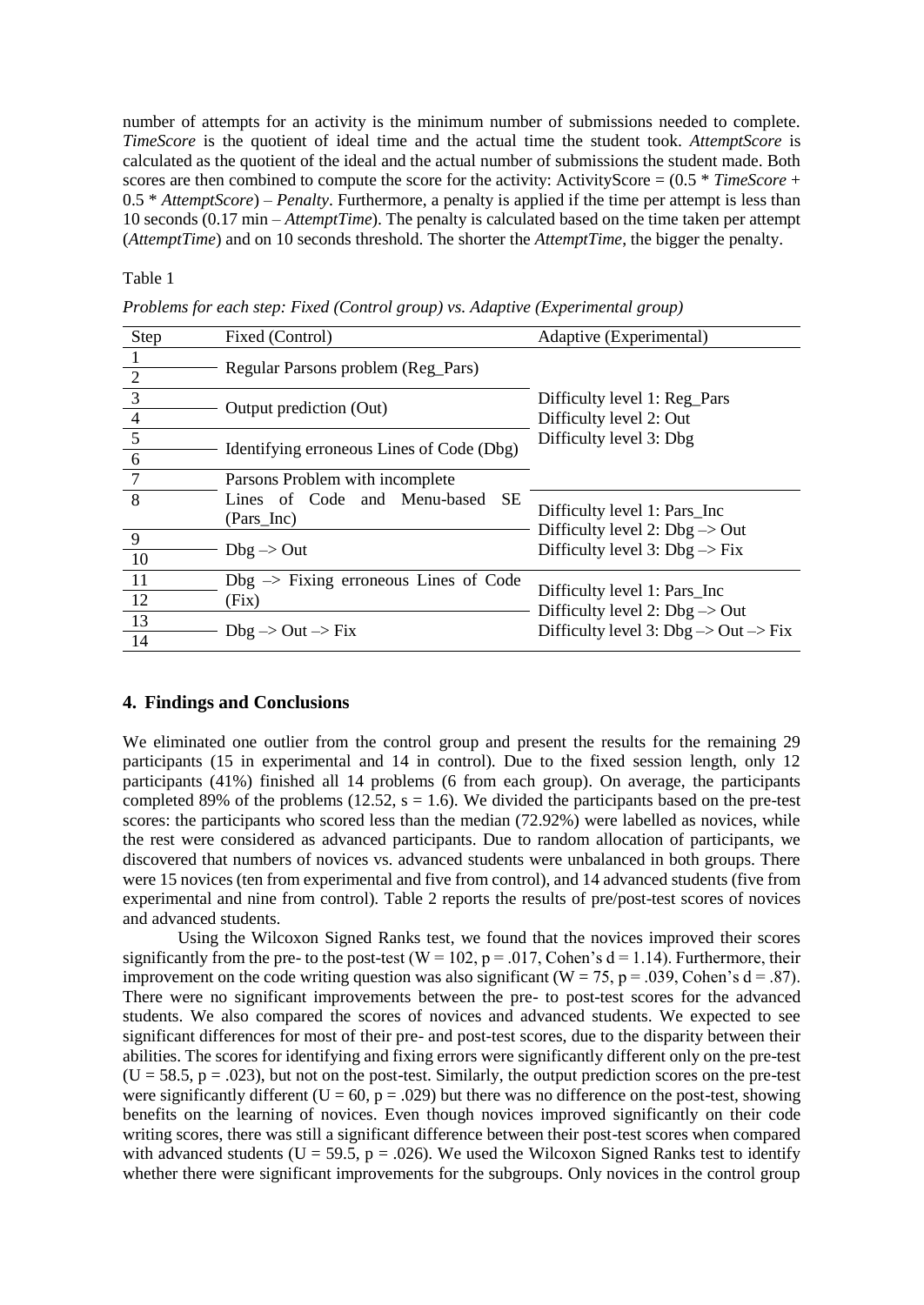improved significantly between pre-/post-test ( $W = 15$ ,  $p = .043$ , Cohen's d = 1.38). The imbalance of the students between control and experimental group likely affected our results.

Table 2

| Scores $(\% )$                                            | Novices $(15)$<br>10 Exp. and 5 Cont. 5 Exp. and 9 Cont. | Advanced (14) | Mann-Whitney U<br>test   |
|-----------------------------------------------------------|----------------------------------------------------------|---------------|--------------------------|
| Pre-test                                                  | 57.64 (12.9)                                             | 88.99 (8.5)   | $U = 0, p = .000$        |
| Post-test                                                 | 74.17 (15.9)                                             | 89.88 (8.9)   | $U = 48$ , $p = .007$    |
| Pre-test Dbg, Fix and Dbg $\Rightarrow$ Fix 60 (28.7)     |                                                          | 83.33 (25.3)  | $U = 58.5$ , $p = 0.023$ |
| Post-test Dbg, Fix and Dbg $\Rightarrow$ Fix 66.67 (28.2) |                                                          | 85.72 (21.5)  | ns                       |
| Pre-test Out                                              | 60(20.7)                                                 | 82.14 (24.9)  | $U = 60$ , p= .029       |
| Post-test Out                                             | 73.33(32)                                                | 75(32.5)      | ns                       |
| Pre-test Code Writing                                     | 42.67(32.6)                                              | 91.43(16.6)   | $U = 16$ , $p = .000$    |
| Post-test Code Writing                                    | 70.67 (31.7)                                             | 95.71(6.5)    | $U = 59.5$ , $p = .026$  |
| Normalized Gain                                           | 33.66 (46.74)                                            | 14.29 (74.3)  | ns                       |

*Some Pre-/Post-test Results for Novices and Advanced Participants*

We also compared performances of novices and advanced students within PyKinetic. There were no significant differences on the average time, number of attempts per problem and average problem level between novices and advanced students. However, average scores in PyKinetic of advanced students were significantly higher than scores of novices ( $U = 41$ ,  $p = .004$ ). Novices in the experimental group received significantly more Level 3 (Dbg) problems than novices in the control group ( $U = 7.5$ ,  $p = .028$ ); they were also significantly faster on the initial seven problems  $(U = 46, p = .008)$ . Furthermore, advanced students from the experimental group received significantly harder problems in the first half of the session than advanced learners from the control group ( $U = 5$ ,  $p = .019$ ). Advanced students in the experimental group received significantly fewer Level 1 (Reg\_Pars) problems (easiest activity in PyKinetic) than advanced in the control group (U  $= 40.5$ ,  $p = .012$ ).

Our results show enough evidence to accept hypothesis H1, that PyKinetic is more beneficial for novices. Despite having only interacted with PyKinetic for an hour, novice students learned significantly from the pre- to post-test overall and on code writing. Furthermore, the Cohen's d effect size on both were notably high, 1.14 for the overall improvement, and 0.87 for code writing. However, the post-test scores of novices for code writing were still significantly lower than scores of advanced students. This is consistent with results from literature, showing that code writing skills require higher order of knowledge than other coding skills. We also found some evidence that the novice learners were learning multiple coding skills. The scores of novices on debugging (identifying errors and code fixing) and output prediction questions on the pre-test were significantly lower than the scores of advanced students. However, their post-test scores for those question types were not significantly different; indicating that the novices have reduced their gap on debugging and code tracing skills.

Hypothesis H2 was that advanced students in the experimental group would benefit more than those in the control group. Results revealed that advanced students in the experimental group received more difficult problems than those in the control group. However, that was not enough evidence to support hypothesis H2. There were only five advanced students in the experimental group but ten in the control group which most possibly affected our results. The main contribution of this paper is that a programming tutor in a smartphone can also be useful even for students with low prior knowledge to learn multiple coding skills by support of various activities. PyKinetic is designed to enhance coding skills in Python, and our findings support this.

The limitations of this study include the small set of participants, unbalanced abilities of participants in both groups, and limited feedback provided by PyKinetic. One direction for future improvement of PyKinetic is to add more hints and provide more constructive feedback. This study has the potential of revealing which activities are most effective for specific coding skills. Our future work includes repeating the study with more participants, and possibly conducting a longer study to investigate the benefits of PyKinetic over a longer period.